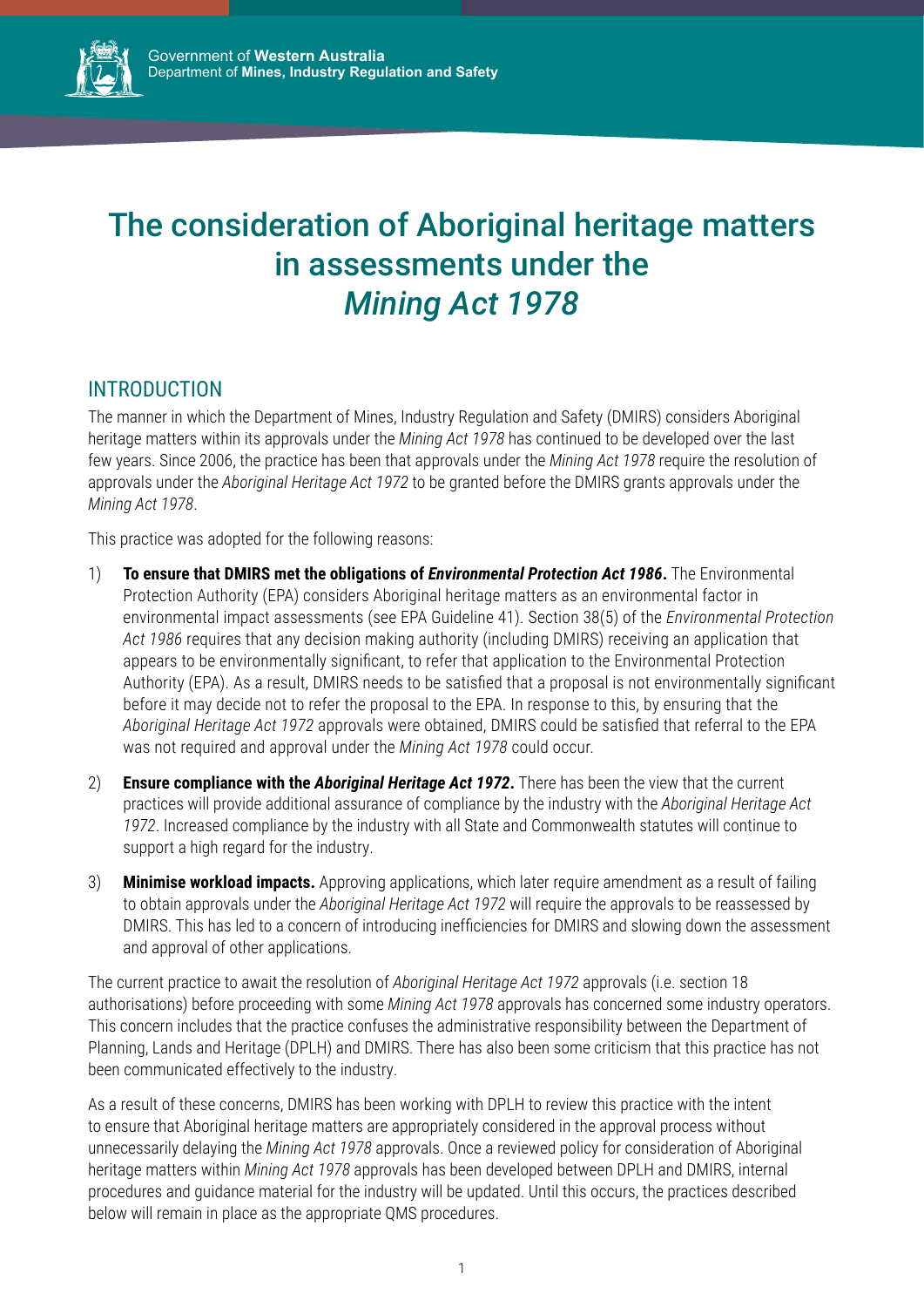# PROCESS FOR PROGRAMMES OF WORK

For Programme of Work (PoW) applications, applicants need to confirm that they have undertaken a review of the DPLH online dataset to identify whether their proposal overlaps a Registered or Lodged Aboriginal heritage site. Because of the relatively low impact associated with exploration, the decisions on these applications do not require the granting of section 18 approvals prior to reaching a decision on the PoW, however the applicant is required to have commenced consultation with the DPLH before PoW applications can be determined. On occasion this consultation may require the approval of a section 18.

#### PROCESS FOR LOW IMPACT MINING PROPOSALS/PROGRAMMES OF WORK FOR PROSPECTING

For prospecting activities the same requirements apply as for Programmes of Work (above).

For activities that are considered as "mining operations", with considerably more ground disturbance impacts than those for typical exploration or prospecting activities, DMIRS apply the same requirement as for a Mining Proposal.

#### PROCESS FOR MINING PROPOSALS

Proponents should be encouraged to achieve the required approvals under the *Aboriginal Heritage Act 1972* prior to submission of their Mining Proposal.

Proponents are required to provide with their Mining Proposal:

- 1) Evidence of desktop survey(s) (DPLH Register) to identify places or objects of heritage significance that are currently known. Should the desktop survey identify a Registered or Lodged site, a copy of written consent or clearance (s18 approval) is required from the DPLH regarding the potential impact of the mining project on the identified places or objects.
- 2) Confirmation the *"Cultural Heritage Due Diligence Guidelines"* prepared by the DPLH and Department of the Premier and Cabinet have been considered to determine the level of risk (overall impact assessment) posed by the proposal. Depending on the level of risk (as determined by the Cultural Heritage Due Diligence Guidelines), evidence of **on-site survey(s)** to identify places or objects of heritage significance that are currently known or unknown may be required.

Should the outcome of a survey indicate the proposed activities will intersect with an Aboriginal heritage site, a copy of written consent or clearance from DPLH regarding the potential impact of the mining project on the identified place or objects of heritage significance is required.

If proponents cannot provide items (1) and/or (2), there are 3 options available to DMIRS; for the proponents to withdraw the mining proposal, for DMIRS to refuse the mining proposal, or for the proponent to revise the mining proposal to exclude those areas requiring DPLH clearance/consent.

#### PROJECTS WHICH HAVE ALREADY BEEN REFERRED UNDER PART IV

Regardless of the type of application (i.e. PoW, MP or PoW-P), if the proposal has already been referred to the EPA, and the EPA have either determined not to assess the project, or the project has received a Ministerial Statement, then DMIRS can be assured that the environmental significance of the Aboriginal heritage matters have been considered in accordance with the *Environmental Protection Act 1986*.

As a result, if an application is part of a proposal in which the EPA has considered, and the Ministerial Statement is released where relevant, then DMIRS will proceed with assessing the application regardless of whether the *Aboriginal Heritage Act 1972* approvals are in place.